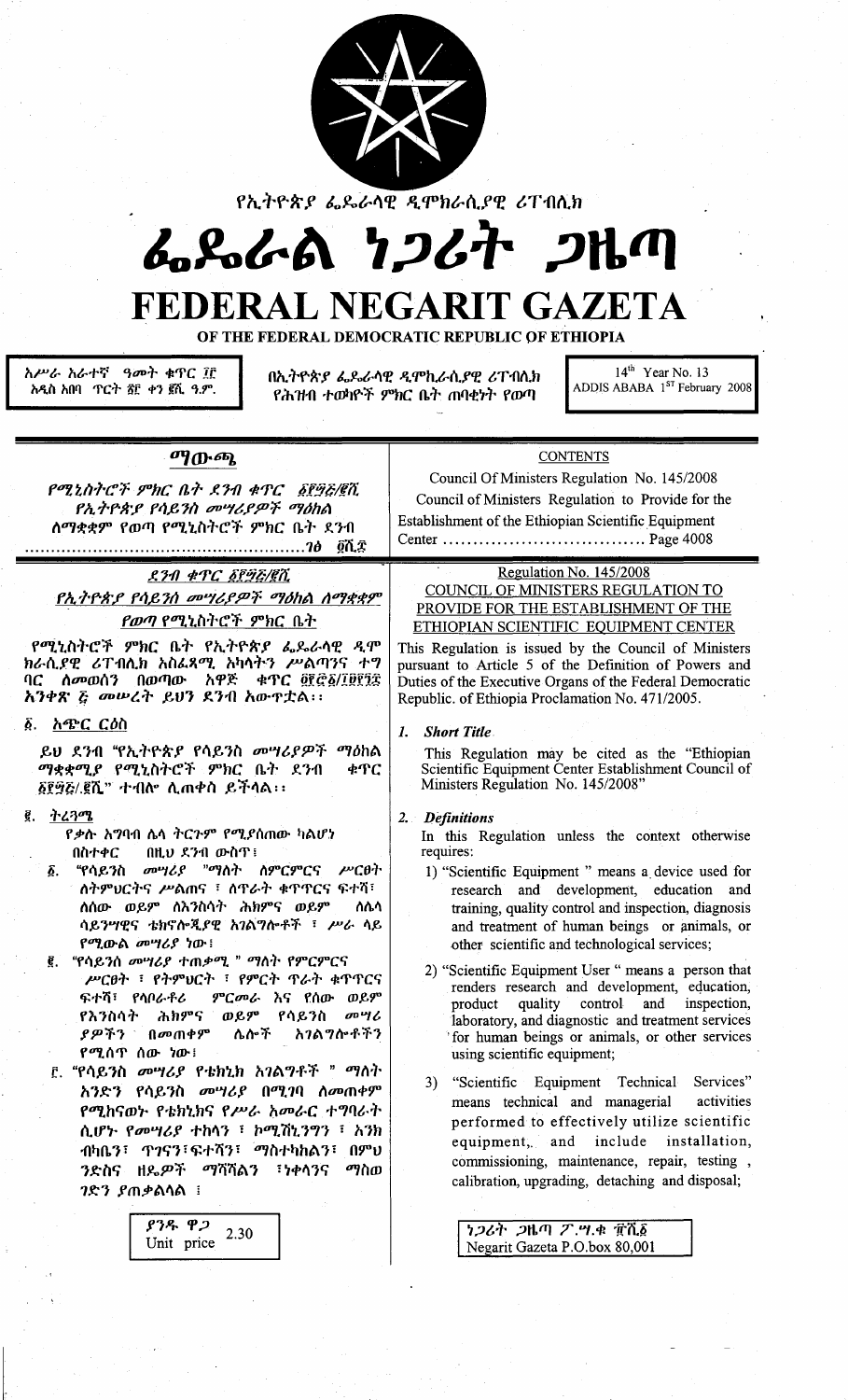- <sup>6</sup> "ኤጀንሲ" ማለት የኢትዮጵያ ሳይንስና ቴክኖሎጂ ኤጀንሲ ነው።
- "ሰው" ማለት የተፌኖሮ ሰው ወይም በሕግ  $\bar{c}$  . የሰውነት መብት የተሰጠው አካል ነው ፡፡
- $\hat{r}$ ,  $\sigma$ ogg $\varphi$ 
	- ፩. የኢትዮጵያ የሳይንስ መሣሪያዎች ማዕከል (ከዚህ በኂሳ "ማዕከል" እየተባሰ የሚጠራ) የህግ ሰወነት መንግሥት ያስው ራሱን የቻለ የፌዴራል መሥሪያ ቤት ሆኖ በዚህ ደንብ ተቋቁሟል። ፪. የማዕከሱ ተጠሪነት ስኤጀንሲው ይሆናል ፡፡
- <u>ዋና መሥሪያ ቤት</u>  $\ddot{\mathbf{0}}$ .

የማዕከሱ ዋና መሥሪያ ቤት በአዲ አበባ ከተማ ሆኖ እንደአስፌሳጊነቱ በሴሎች ቦታዎች ቅርንጫፍ መሥሪያ ቤቶች ማቋቋም ይችላል ፡፡

**&** ዓላማ

*የማዕ*ከሱ ዓላማ የሳይንስ *መግሪያዎች* የቴክኒክ ፣ የሥልጠና ፣ የምክርና የመረጃ አገልግሎቶችን በመስጠት የሳይንስ መሣሪያዎች ተጠቃሚዎች ተግባሮቻቸውን በብቃት እንዲያከናውኑ መደገፍ  $70$ 

- ሥልጠንና ተግባራት  $\ddot{\mathbf{z}}$ .
	- ማልነሱ የሚከተሱት ሥልጣንና ተማሪት ይኖ ሩታል!
	- ፩. ስለሳይንስ *መግሪያዎች መረ*ጣና ግዥ<sup>፣</sup> አ*ያያዝ*ና አጠቃቀም፣ እንክብካቤ፣ ዋገናና አወ*ጋገ*ድ የምክር አገልግት ይሰጣል፤
	- ፪. ስለሳይንስ መሣሪያዎች ግዥ፣ አያያዝና አጠቃቀም ፣እንክብካቤ ፣ ጥገናና አወ*ጋገ*ድ ለሳይንስ መሣሪያ ተጠቃሚዎች ሥልጠናዎችን ይሰጣል፤
	- ፫. በአገር አቀፍ ሪፌራል ማዕከልነት የሳይንስ *መ*ሣ ሪያዎች የቴክኒክ አገልግሎቶችን ይሰጣል፤
	- ፬. የሳይንስ መሣሪያዎችና ተዛማጅ መረጃዎችን ይሰ በስባል፣ያደራጃል፤ ስተጠቃሚዎች ያሰራጫል ፤
	- ጅ. ተግባሩን ስማራመድ በሳይንስ መሣሪያዎች መስክ ከሚሠሩ ሀገር አቀፍና ዓስም አቀፍ ተቋማትና  $\rho_{\boldsymbol{\sigma}}$ \_ማህበራት  $2C$  $P^{\mu\nu}$ ግንኙነት ይፌኖራል ፣ በቅርበት ይሥራል ፣
	- ፮. የሳይንስ መሣሪያዎችን በሚመስከቱ ጉባዔዎች ፣ ሴሚናሮች ወይም ስብሰባዎች ሳይ ይሳተፋል ፤
	- ፯. ስሚያሰስጥናቸው ባሰሙያዎች የምስክር ወረቀት ይሰጣል $\pm$
	- ጄ. ለሚሰጣቸው አ*ገ*ልግሎቶች ክፍ*ያ ያ*ስከፍላል ፤
	- ፱. የንብረት ባለቤት ይሆናል ፣ ውል ይዋዋላል ፣ በራሱ ስም ይከሳል ፣ ይከሰሳል ፤
	- ፲. ዓላማውን ከግብ ለማድረስ የሚያስፌልጉ ሴሎች ተግባራትን ያከናውናል ፡፡
- ፯. የማዕከስ አቋም

ማ*ስት ፣* 

- ፩ የሥራ አመራር ቦርድ (ከዚህ በኋላ "ቦርድ " እየተባሰ የሚጠራ) ፤
- ፪ በመንግሥት የሚሾም አንድ ዋና ዳይሬክተር፣ እና
- E. አስፌሳጊው ሠራተኞች ፣ ይኖሩታል ፣
- 4) "Agency" means the Ethiopian Science and Technology Agency;
- 5) "person" means a natural or juridical person.
- 3. Establishment
	- $1.$ The Ethiopian Scientific Equipment Center (hereinafter the "Center") is hereby established as an autonomous federal institution having its own juridical personality.
	- 2. The Center shall be accountable to the Agency.
- 4. Head Office

The head office of the Center shall be in Addis Ababa and it may establish branch offices elsewhere as may be necessary.

5. **Objectives** 

> The objectives of the Center shall be to support scientific equipment users to carry out their duties effectively by providing technical, training, consultancy and information services on scientific equipment.

#### 6. Powers and Duties

The Center shall have the powers and duties to:

- 1. provide consultancy services on selection and acquisition, handling and use, maintenance, repair and disposal of scientific equipment;
- 2. provide training for scientific equipment users on procurement, handling and use, maintenance, repair and disposal of scientific equipment;
- 3. deliver scientific equipment technical services as a national referral center;
- 4. collect, compile and disseminate to users scientific equipment and related information;
- 5. establish and maintain relationships with local international bodies and professional and societies working in the field of scientific equipment in the exercise of its functions;
- 6. participate in all conferences, seminars or meetings regarding scientific equipment;
- 7. issue certificates for trainees;
- 8. charge fees for services it renders;
- 9. own property, enter into contracts, sue and be sued in its own name;
- in other activities necessary to 10. engage accomplish its objectives.

7. Organization of the Center

The Center shall have:

- 1. a Board of Management (hereinafter the "Board");
- 2. a Director General to be appointed by the Government; and
- 3. the necessary staff.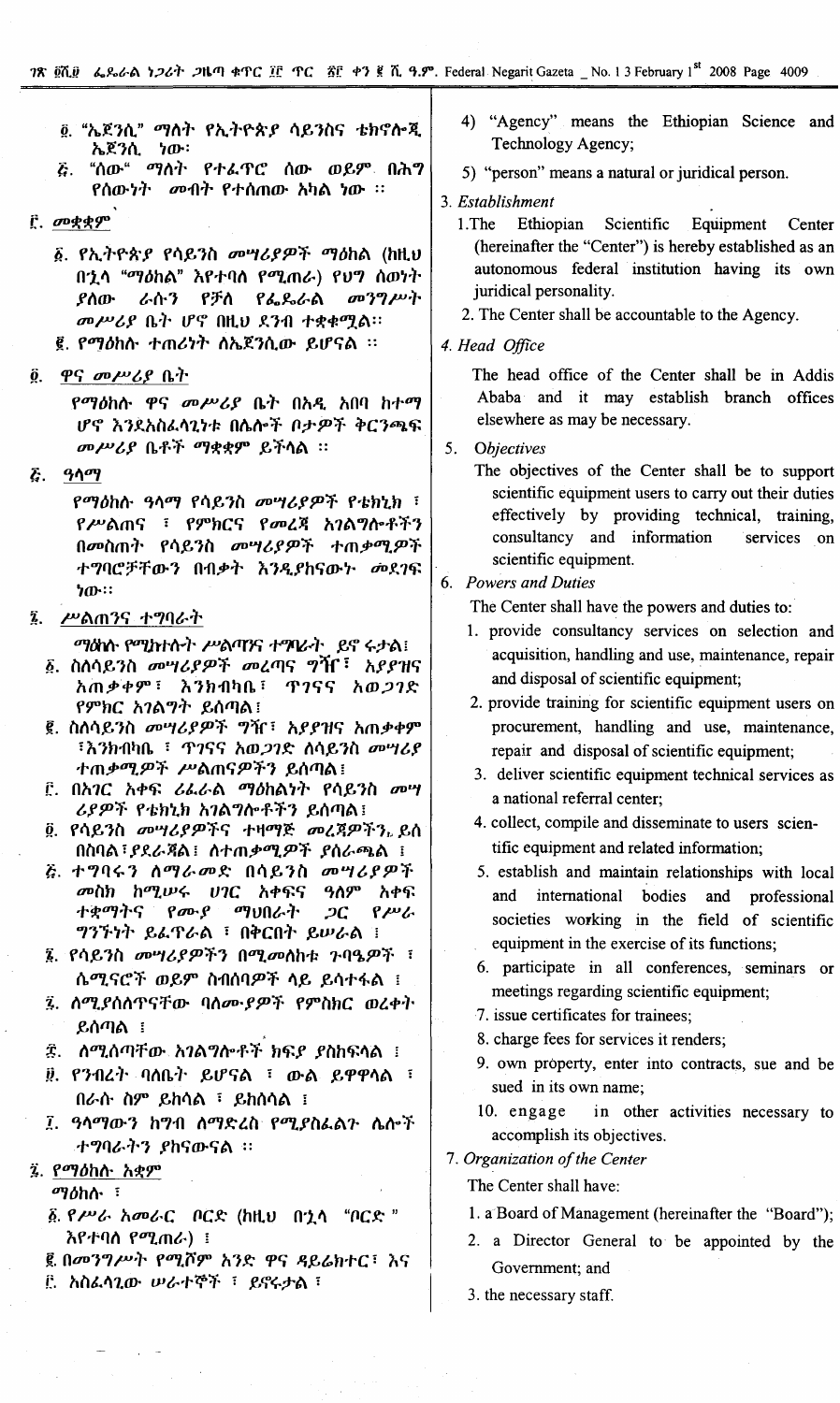78 golf 6.8.6 b 24 PM 4TC II TC 81 + 9 golf 9.9 Federal Negarit Gazeta No. 13 February 1st 2008 Page 4010

#### ጁ የቦርዱ <u>አባላት</u>

- ፩. ቦርዱ አንድ የሳይንስ *መግሪያዎች* ቴክኖሎጂ ከፍተኛ ባለሙያን ጨምሮ  $(100^{\circ})^{\prime\prime}$ የሚሰየሙ ስምንት አባላት ይኖሩታል ፡፡
- ፪. የቦር*ዱ* ሰብሳቢ ከአባላቱ መካከል በመንግሥት ይመደባል:
- Q. የቦርዱ ሥልጣንና ተግባራት
	- ቦርዱ የሚከተሉት ሥልጣንና ተግባራት-ይኖ **そかぬ !**
	- ፩. የማዕከሱ*ን ሥራዎች* በበላይነት ይቆጣጠራል ፣ ይከታተሳል ፤ ማዕከሱ በዓሳማው *cowLive* ተግባራዊ እንቅስቃሴ ማድረጉን ያረጋግጣል፤
	- ፪. ሰዋና ዳሬክተሩ በቀጥታ ተጠሪ የሆኮ ኃላፊዎችን ቅጥር፣ ምደባና ስንብት ያጸድ ቃል ፣
	- ማዕከሉ <u>ለሚሰጣቸው</u> <u>አገልግሎቶች</u>  $\rho$ <sub>a</sub> $\rho$ Ë. ስከፍለውን የክፍያ ተመኖች ያጸድቃል፤
	- ፬. ማዕከሉ ከአገር ውስጥና ከከውጭ አገር ተቋማት ጋር የሚያደርጋቸውን ስምምነ ቶች ያጸድቃል !
	- ـ *የማዕ*ከሱ*ን የሥራ ፕሮግራምና* በጀት ሰኤ Ë. ጀንሲው ያቀርባል ፣ ሲፌቀድም ተግባራ ዊነቱን ይቆጣጠራል፤
	- Ï.,  $P$ <sup> $q$ </sup> $d$  $h$  $h$  $f$ የውስጥ ደንቦች ያጸድቃል! ተግባራዊነታቸውንም ይከታተሳል ፤
	- ፯. የማዕከሱን የሥራ አፌጻጸም ሪፖት በየሩብ ዓመቱ  $19°$ ከአስተያየት  $2C$ ለኤጀን ሲው **ያቀርባል** ፧
	- ፰. ስማዕከሱ ዋና ዳይሬክተር አጠቃላይ የሥራ መመ ሪያ ይሰጣል ፤

<u>፱. በማዕከሉ ዋና ዳይሬክተር በሚቀርቡ ሌሎች</u> የፖሊሲ ጉዳዮች ላይ ይመክራል ፣ ይወስናል ፡፡

### ፲.የቦርዱ ስብሰባ

- <u>δ. ቦርዱ </u>  $2<sub>th</sub>$ \_*መ*ደበኛ ስብሰባ **በወር** አንድ ይኖረዋል ሆኖም አስፌላጊ ሆኖ ሲገኝ  $\overline{\underline{\mathbf{S}}}$ በማናቸውም 2ዜ አስቸኳይ ስብሰባ ሲጠራ ይችላል ፡፡
- ፪. በቦርዱ ስብሰባ ላይ ከማማሽ በላይ የሚ ሆኑት <u>አባሳት ከተገኙ ምልዐተ-ንባዔ ይሆናል ፡፡</u>
- Ê. በርዱ ውሳኔ የሚሰጠው በድምፅ ብልጫ ይሆናል! ሆኖም ድምፅ ስዕኩል ዕከ ል የተከፌለ ከሆነ ሰብሳቢው ወሳኝ ድምፅ ይኖረዋል ።
- ፬. የዚህ አንቀጽ ድን*ጋጌ*ዎች እንደተጠበቁ ሆነው ቦርዱ የራሱን የስብሰባ ሥነ-ሥርዓት ደንብ ሲያወጣ ይችላል ፡፡
- 8. Members of the Board
	- 1. The Board shall have eight members, including one senior scientific equipment technology be designated professional, to  $$ the government.
	- 2. The Chairperson shall be assigned by the Government form among the members of the Board.
- 9. Powers and Duties of the Board
	- The Board shall have the powers and duties to:
	- 1. supervise and follow up the activities of the Center and ensure that it functions in accordance with its objectives;
	- 2. approve the employment, assignment and dismissal of officials directly accountable to the Director General:
	- 3. approve fees to be charged by the Center for the services it renders;
	- 4. endorse agreements to be concluded by the Center with local and foreign institutions;
	- 5. submit the work program and budget of the Center to the Agency, and upon approval, supervise the implementation of the same;
	- 6. approve the internal rules of the Center and follow up the implementation of the same;
	- 7. evaluate, quarterly, the performance reports of the Center and submit the same to the Agency together with its comments:
	- 8. give general directives to the Director General;
	- 9. deliberate and decide on other policy issues proposed by the Director General.

10. Meetings of the Board

- 1. The Board shall have a regular meeting every month; provided, however, that it may convene extraordinary meetings as deemed necessary.
- 2. There shall be quorum where more than half of the members of the Board are present.
- 3. The Board shall decide by a majority vote; in case of a tie, the chairperson shall have a casting vote.
- 4. Without prejudice to the provisions of this Article t he Board may adopt its own rules of procedure.